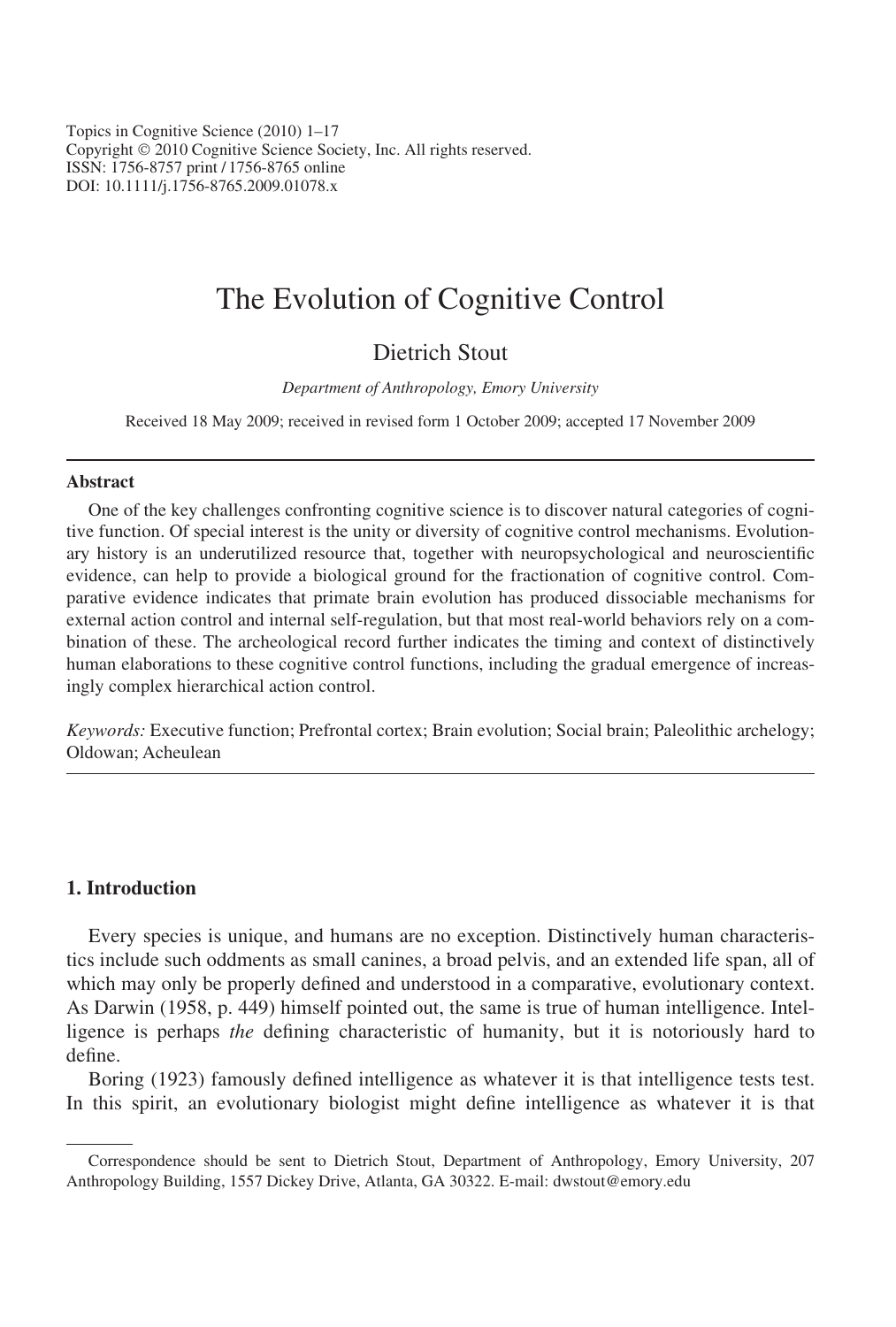humans do best. Unfortunately, this circular definition is both too broad and too narrow. Distinctive human abilities in domains like language and tool use certainly seem intelligent but are enabled in large part by specific sensorimotor and somatic adaptations (Bril & Roux, 2005; Hauser, Chomsky, & Fitch, 2002; Marzke, 2005) that fall outside conventional ideas of ''intelligence.'' At the same time, animals like dolphins and crows that share little with humans in terms of habitat, behavior, anatomy, or phylogeny nevertheless appear quite intelligent to us (Emery & Clayton, 2004; Marino, 2002). This has led some to suggest that what we really mean by intelligence is flexibility in the production of adaptive, goaloriented behavior (e.g., Byrne, 1995; Lefebvre, Reader, & Sol, 2004; Roth & Dicke, 2005). Cognitive scientists generally explain such flexibility in terms of cognitive control.

Cognitive control might be loosely defined as the use of internal representations (e.g., goals) to select, modulate, and coordinate subordinate cognitive, motor, and perceptual processes. Such control is made possible (and necessary) by evolutionary changes in brain size and structure that increase the length of synaptic chains linking sensation to action (Mesulam, 1998; Miller & Cohen, 2001). But is this simply a question of ''more is better,'' reflecting enhancement of a unitary capacity for cognitive control? Or is there a diversity of independent mechanisms for cognitive control that might be differentially developed in particular species and individuals?

### 2. Fractionating cognitive control

Cognitive control is widely viewed as synonymous with frontal lobe function, and particularly with the prefrontal cortex (PFC). Other brain regions contribute to neural networks enacting cognitive control, but PFC plays a distinctive ''executive'' role by modulating activity in posterior and subcortical structures (Fuster, 2001; Miller & Cohen, 2001). More than 150 years of neuropsychological research has led to the identification of three classic syndromes associated with damage to orbital, medial, and lateral PFC. Such damage is thought to produce more or less independent deficits in emotional regulation, attention, and action planning, respectively. This broad characterization is supported by evidence of functional imaging, cytoarchitectonics, and neural connectivity (Fuster, 2001; Miller & Cohen, 2001; Wood & Grafman, 2003). However, it remains unclear to what extent conventional descriptions like ''attention'' and ''action planning'' actually capture PFC functional contributions. Where should hypothetical categories of executive function come from and how should they be tested?

Information processing models (e.g., Baddeley, 1986; Norman & Shallice, 1980) can suggest well-defined candidate functions, but they risk circularity if functional categories are both inspired by and tested against performance on ''executive'' tasks that are themselves not well understood (Barkley, 2001; Miyake et al., 2000). Neuroanatomy provides an additional line of evidence to help constrain cognitive models, although it would be a category error to propose purely anatomical definitions for cognitive functions (cf. Baddeley, 1996). Patterns of cortical connectivity do suggest the presence of multiple functional networks in PFC, with a particularly robust distinction between ventromedial and lateral PFC (Fig. 1).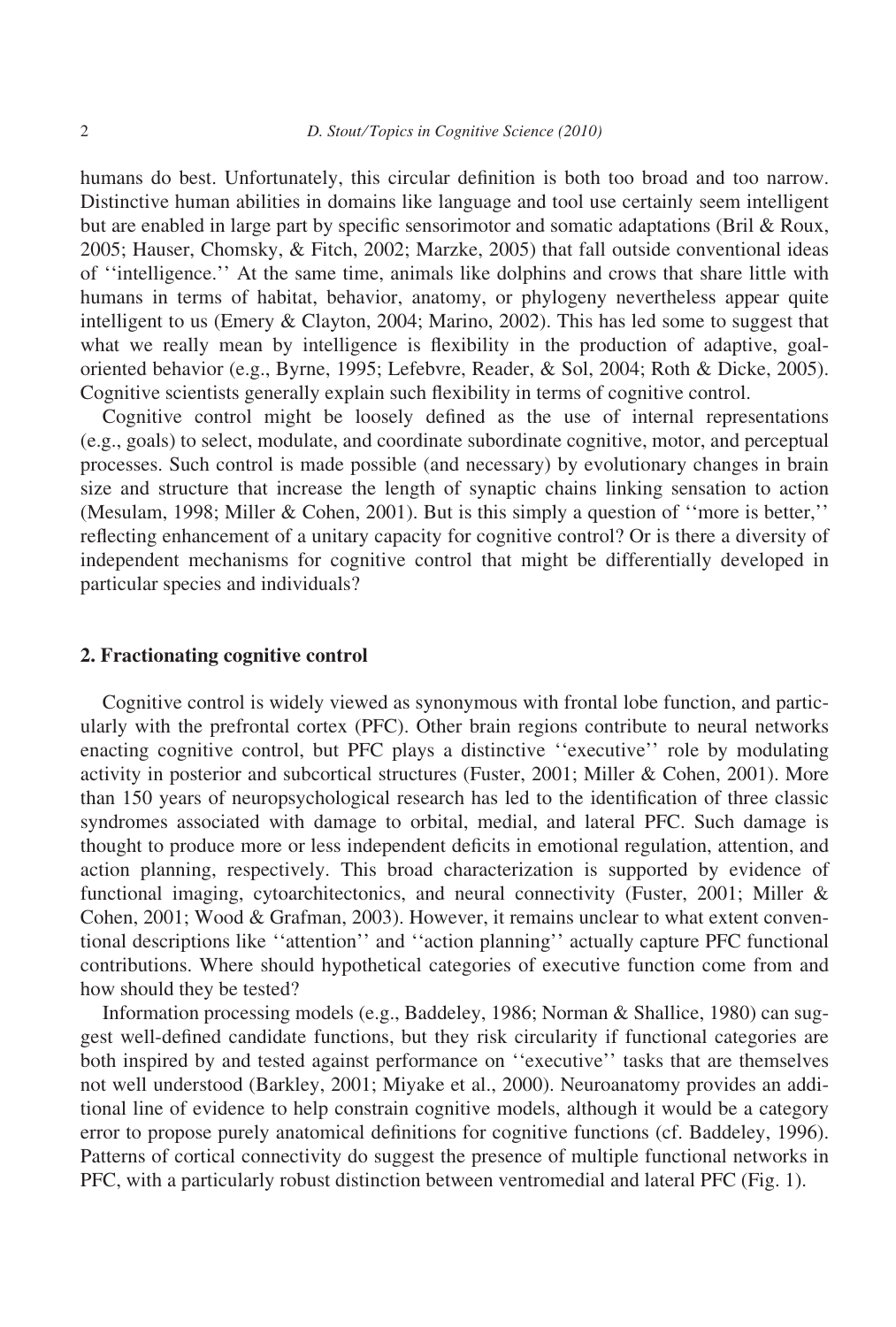

Fig. 1. Simplified representation of connectivity between prefrontal cortex and other brain structures. Drawn after Wood and Grafman (2003).

Ventromedial PFC (VMPFC: including medial and lateral orbitofrontal, medial frontal, and cingulate gyri) is dominated by reciprocal connections with limbic structures involved in regulation of the internal milieu, and with posterior temporal lobe visual association cortex involved in the ventral stream of object perception. In contrast, lateral PFC (LPFC: including superior, middle, and inferior frontal gyri) is characterized by extensive connections with sensory and motor structures involved in interactions with the external environment. These patterns suggest a distinct role for VMPFC in the regulation of affective and somatic states and for LPFC in the regulation of action (including cognitive action). This distinction can usefully inform information processing models, for example, by suggesting the need to include affective process like ''energisation'' and ''attentiveness'' as well as action control processes like ''task setting'' (Shallice, Stuss, Picton, Alexander, & Gillingham, 2008).

Despite the importance of affective and somatic regulation to cognition (Damasio, 1994), most attempts to fractionate cognitive control have focused on the control of action in LPFC. For example, the "central executive" of working memory is thought to rely on separable mechanisms for controlling attention and for maintaining/integrating working memory representations, both linked with the dorsal LPFC (Baddeley, 2003). Commonly postulated executive functions such as shifting between tasks or mental sets, updating and monitoring of working memory representations, and response inhibition (Miyake et al., 2000) similarly focus on action regulation, and likely rely on LPFCs extensive reciprocal connections with posterior sensory association cortices (Collette et al., 2005; Fuster, 2001). However, these putative functions are not associated with clearly separable neural networks (Collette et al., 2005) and have been considered unlikely candidates for the ''fundamental units'' of cognitive control from a processing standpoint (Miyake et al., 2000).

Cognitive neuroscientists seeking inspiration from functional anatomy rather than explicit information processing models have often fractionated LPFC function into levels in an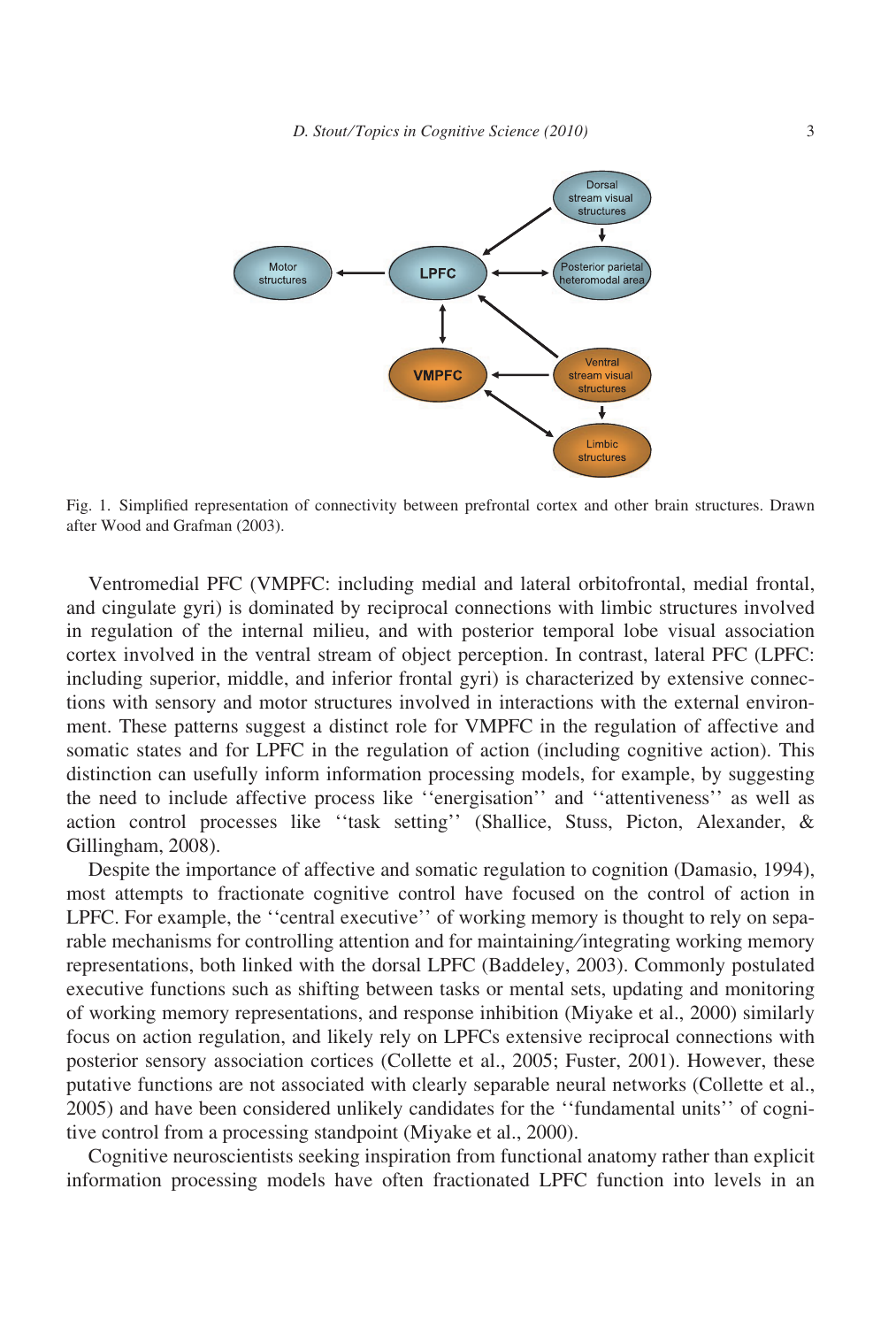action control hierarchy (Badre, 2008). This is consistent with evidence of rostro-caudal architectonic, connectional and developmental gradients in PFC (Badre & D'Esposito, 2009). However, the exact *functional* nature of the gradient, which might relate to differences in domain specificity (Petrides, 2005), relational complexity (Christoff & Gabrieli, 2000), temporal context (Koechlin & Summerfield, 2007), and/or representational hierarchy (Badre & D'Esposito, 2007), remains controversial. Part of the difficulty is that functional characterizations inevitably depend on the use of diagnostic behavioral tasks that are themselves theory laden. As in cognitive psychology, this raises the danger of simply defining cognitive functions in terms of the tests designed to test them. Is there any principled way to fractionate cognition that is not ultimately based on subjective intuitions about how to carve brain function into its natural kinds? Perhaps not, but the use of multiple, converging lines of psychological, neuropsychological, and neuroscientific investigation seems to provide our best chance of breaking the hermeneutic circle. Recent interest in the use of evolutionary evidence to further constrain hypotheses of brain function (e.g., Ardila, 2008; Barkley, 2001; Wood & Grafman, 2003) provides another promising avenue of investigation to add to this set.

# 3. Evolutionary evidence

It is a truism that the structure of the modern brain is a product of its evolutionary history. However, the potential for evolutionary evidence to inform our understanding of brain structure and function remains underdeveloped. This likely reflects the inherent difficulty of cross-disciplinary research and the challenge of truly integrating the vast fields of cognitive and evolutionary science. With this in mind, the following sections review some of the major forms of evolutionary evidence that are available to cognitive scientists and their potential contributions to an evolutionarily principled fractionation of cognitive control.

#### 3.1. Comparative evidence

Over the past 30 years, evolutionary biology has entertained a vigorous debate over whether brain size variation is better explained as an adaptation for social (Byrne & Whiten, 1988; Dunbar & Shultz, 2007; Humphrey, 1976) or for ecological (Clutton-Brock & Harvey, 1980; Milton, 1988; Parker & Gibson, 1979) problem solving. As a result, many commentators now advocate a less dichotomized view, noting that ecological skills are often socially transmitted and that social cohesion serves ecological functions (Reader & Laland, 2002; Zuberbühler & Byrne, 2006). The key question is whether these interwoven socioecological pressures have led to a similarly integrated general intelligence, or whether individual species display idiosyncratic combinations of independently evolved executive functions.

In support of the former, it does appear that ''intelligent'' species like chimpanzees, dolphins, and crows tend to be intelligent across the board, displaying a wide range of capacities for tool use, cultural transmission, complex communication, and social problem solving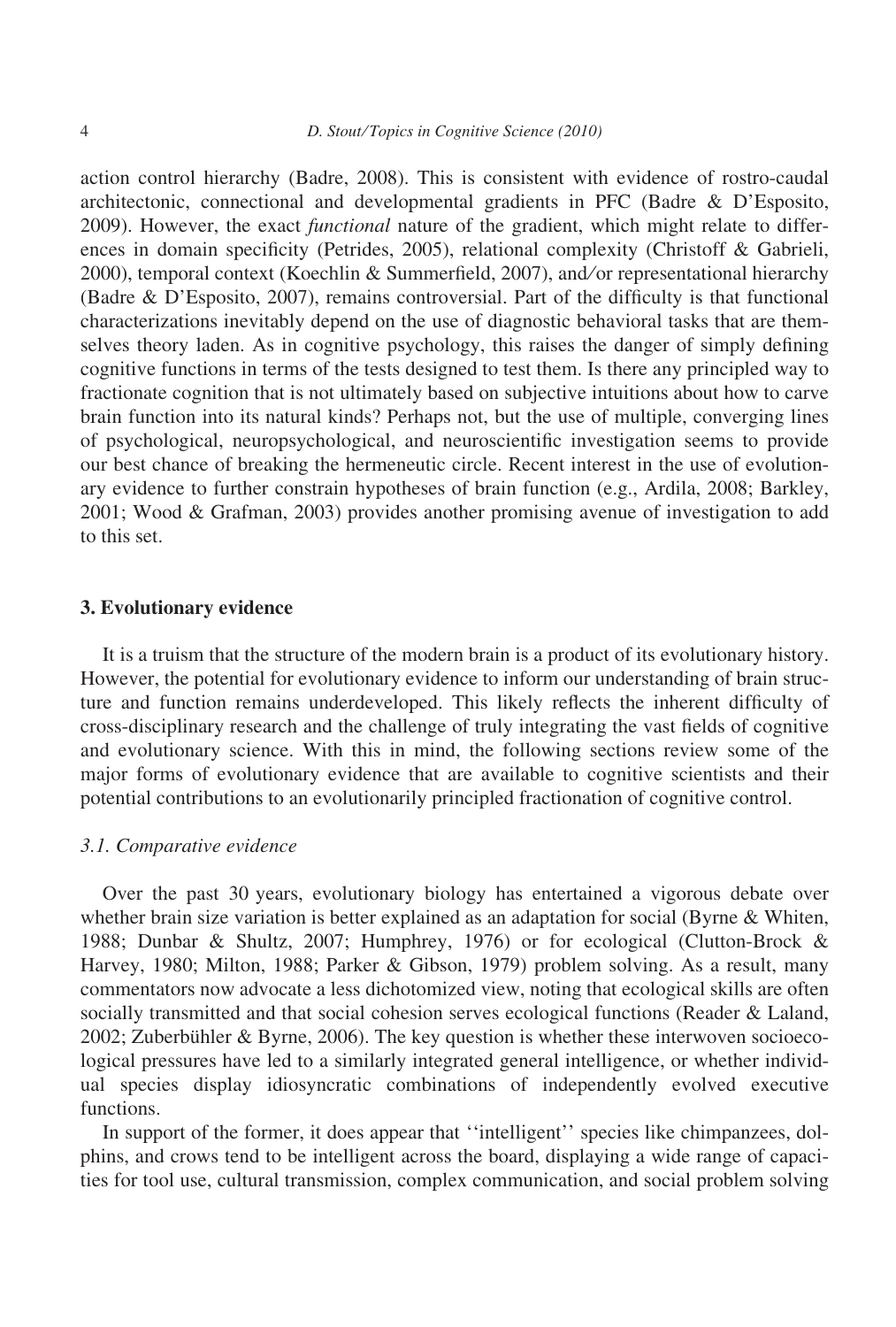(Emery & Clayton, 2004; Krützen et al., 2005; Marino, 2002). It is striking that birds, cetaceans, and primates display such a similar range of abilities despite dramatically different neuroanatomy, and this is consistent with evolutionary convergence on a ''general problem solving ability'' (Lefebvre et al., 2004). On the other hand, behavioral abilities like ''tool use'' are not themselves executive functions, and it is not clear that different species always solve similar problems using the same cognitive strategies. For example, it seems likely that mechanisms of social problem solving differ between anthropoid primates and pair-bonded birds (Emery, Seed, von Bayern, & Clayton, 2007) and that the tool use of dolphins (Krützen et al., 2005) involves less complex action sequences than that of crows (Emery  $\&$ Clayton, 2004) or apes (Byrne, 1997). A great deal of comparative behavioral, cognitive, and neuroanatomical research remains to be done on this subject.

For the moment, the primate evidence appears most directly relevant to understanding human cognitive control, and here at least there does seem to be some evidence of independent evolution. Data remain extremely limited, but independent variation in the size of dorsal (lateral as defined here) (Schenker, Desgouttes, & Semendeferi, 2005), polar (Semendeferi, Armstrong, Schleicher, Zilles, & Van Hoesen, 2001), and orbital (Semendeferi, Armstrong, Schleicher, Zilles, & Hoesen, 1998) frontal cortex across hominoids (bonobos, chimpanzees, gorillas, orangutans, and humans) has been observed. This variation correlates with behavioral differences between species and suggests a degree of evolutionary independence between LPFC and VMPFC.

#### 3.1.1. VMPFC

Among hominoids, orangutans stand out as having an unusually small and undifferentiated orbitofrontal cortex as well as a solitary lifestyle and relatively simple social organization (Schenker et al., 2005; Semendeferi et al., 1998). The social sequelae of damage to VMPFC in humans are also well documented (Bechara, Damasio, & Damasio, 2000) and, together with the comparative evidence, suggest that social problem solving may have been an important pressure driving the evolution of this region. Furthermore, this interpretation helps make sense of VMPFC's connections with temporal lobe visual cortex, as the ventral stream of visual perception (Milner & Goodale, 1995) plays a key role in the perception of social signals like facial expression, posture, and gaze direction (Brothers, 1990; Frith, 2007). In fact, the volume of portions of the lateral geniculate nucleus projecting to the ventral stream correlates with social group size in primates (Barton, 1998).

It thus seems likely that primate VMPFC evolved together with the ventral stream as part of an integrated system for the cognitive control of social interactions. However, this system should not be mistaken for a dedicated social cognition ''module.'' VMPFC and the ventral stream each participate in nonsocial tasks such as object recognition (Milner & Goodale, 1995) and decision making under uncertainty (Bechara et al., 2000), whereas additional structures make key contributions to social cognition. LPFC, for example, is recruited during the suppression of prejudicial reactions to other individuals (Cunningham et al., 2004). Social problem solving may be an important selective pressure, but it is not itself an executive function. This leads to the question of what the executive demands of sociality actually are.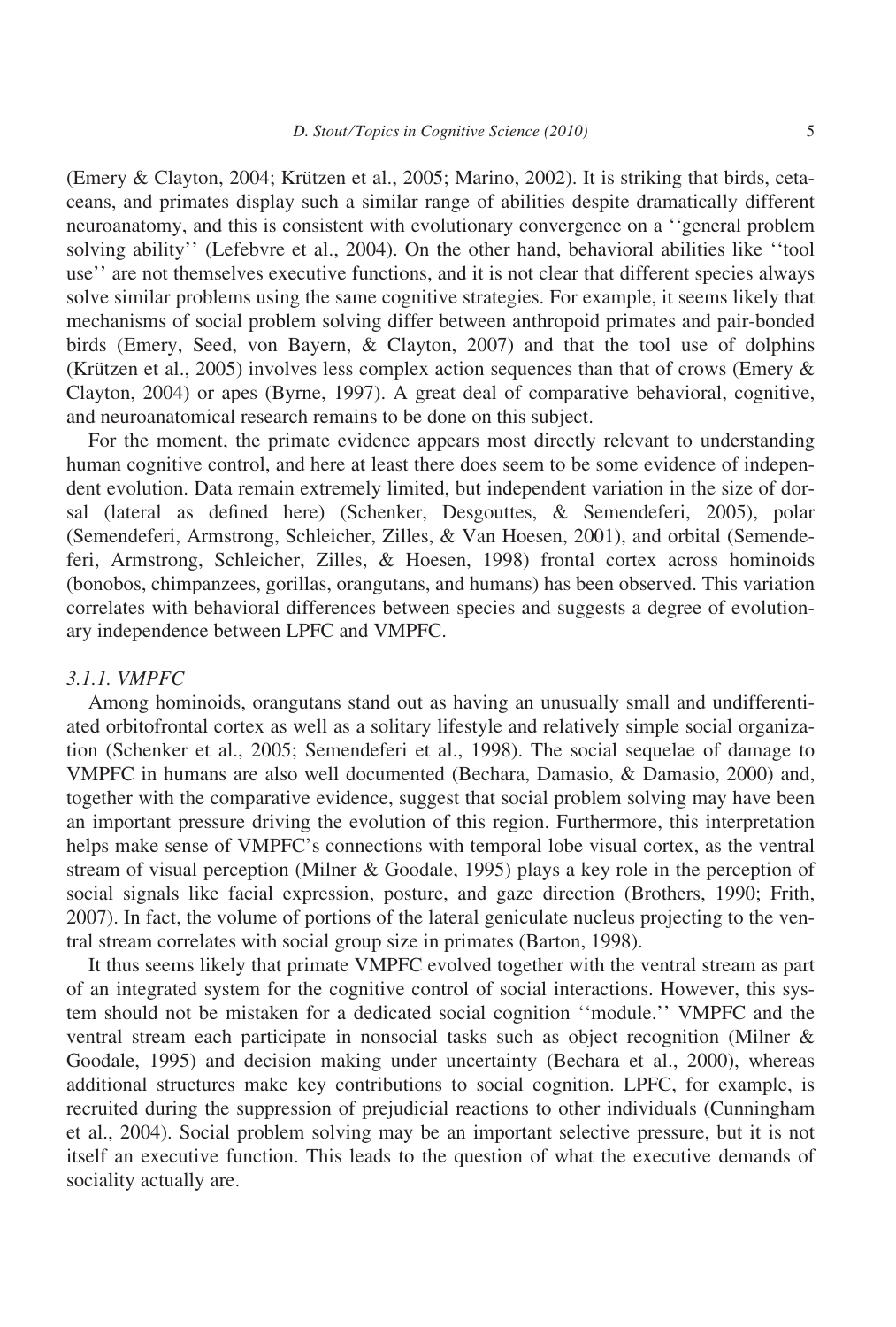Byrne and Bates (2007) argue that social life places a premium on three abilities: (a) recognizing different individuals and social signals, (b) focusing sustained attention on relevant stimuli, and (c) rapid learning of (a large number of) social associations. To this, humans add a facility for the prediction of behavior through mentalizing (''theory of mind''). All of these abilities share a clear association with VMPFC, and particularly with its role in relating internal emotional or somatic states to visual stimuli. Attention and perception (Phelps, Ling, & Carrasco, 2006), rapid learning (Hamann, 2001), and the recognition of individuals (Hirstein & Ramachandran, 1997) are all facilitated by the affective marking of stimuli in VMPFC (Damasio, 1994), whereas mentalizing is supported by the same regions of VMPFC recruited during introspection (Frith, 2007; Ochsner et al., 2004). This suggests that mechanisms of self-knowledge play an important role in understanding others. In sum, primate VMPFC appears to have evolved to play a central role in the regulation of internal states and their association with external stimuli, most likely in response to the pressures of group living. This is a relatively discrete ''function'' that might be included in an evolutionarily principled attempt to fractionate cognitive control.

#### 3.1.2. LPFC

It has been argued that LPFC evolved as an anterior extension of motor cortex and that it continues to play a central role in the regulation of action, including covert ''cognitive action'' (Ardila, 2008; Fuster, 1997; Wood & Grafman, 2003). This suggests that hypothetical functional gradients within LPFC might also reflect a posterior-to-anterior sequence of evolutionary elaboration. In fact, it is the more anterior portions of frontal cortex that are expanded and reorganized in humans (Rilling, 2006), whereas frontal cortex as a whole is no larger than expected for an ape brain of human size (Semendeferi, Lu, Schenker, & Damasio, 2002). The most anterior portion of PFC (frontopolar cortex, i.e., area 10p of Öngür, Ferry, and Price, 2003) in particular is dramatically enlarged in humans and contains less densely packed cells that leave more room for intrinsic and extrinsic connections (Semendeferi et al., 2001).

In humans, area 10p extends over both medial and lateral cortex, which might suggest a breakdown of the LPFC⁄VMPFC dichotomy at this high level of processing. However, it is now clear that medial and lateral 10p play dissociable roles in cognitive control consistent with this dichotomy. Medial 10p appears to be involved in maintaining focused attention to task-relevant stimuli (Gilbert, Spengler, Simons, Frith, & Burgess, 2006), while lateral 10p is involved in switching between different cognitive tasks or processes (Gilbert et al., 2006; Koechlin & Summerfield, 2007; Ramnani & Owen, 2004). Unfortunately, the comparative data needed to determine whether lateral and medial 10p have evolved in a coordinated or independent fashion are not yet available.

There is, however, evidence that lateral frontal cortex as a whole has evolved independently of orbital and medial sectors (Schenker et al., 2005). In fact, the lateral sector is relatively large in orangutans and chimpanzees and small in bonobos. This is a highly suggestive finding, considering that chimpanzees and orangutans routinely manufacture and use tools in the wild (van Schaik, Deaner, & Merrill, 1999), whereas bonobos do not. Tool use is a prime example of the kind of complex, instrumental action typically associated with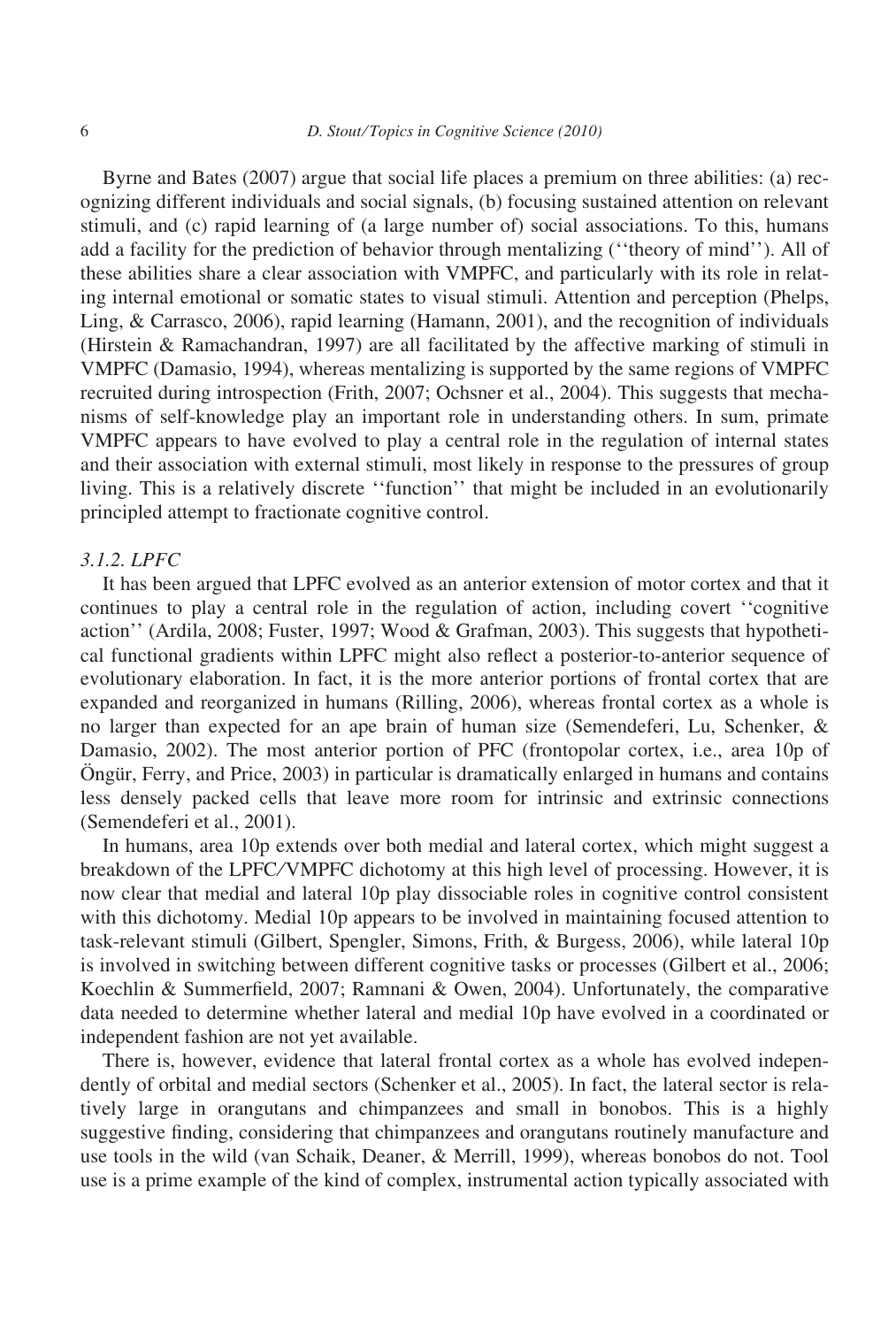LPFC, and one of the more demanding forms of ''extractive foraging'' (Parker & Gibson, 1979) known in primates. Extractive foraging of embedded or encased foods commonly requires animals to learn abstract stimulus-response mappings and to assemble these into hierarchically structured action sequences (Byrne & Russon, 1998). Such operations depend on multilevel integration of sensory and motor representations across time in LPFC (Fuster, 2001; Passingham & Sakai, 2004), suggesting that primate LPFC function may have evolved at least partially in response to selection on foraging abilities (cf. Byrne, 1997).

This hypothesis predicts that variation in the degree of abstraction and/or hierarchical complexity involved in foraging by different primate species should correlate with the size and structure of corresponding subdivisions of the LPFC functional gradient. Unfortunately, the necessary neuroanatomical data are not yet available and adequate methods for quantifying the complexity of primate foraging techniques have yet to be developed (but see Byrne, 2007). Nevertheless, the hypothesis is testable in principle and consistent with the available evidence (Byrne, 1997; Schenker et al., 2005). If further supported, it would suggest that LPFC has evolved to serve a relatively discrete role in the cognitive control of instrumental action. LPFC provides the natural locus for this form of processing because of its extrinsic connections with sensory and motor structures (Fuster, 1997), extensive intrinsic connectivity (Badre & D'Esposito, 2009), and physiological capacities for sustained activity across time and events (Fuster, 2001; Passingham & Sakai, 2004). ''Multilevel sensorimotor integration'' by LPFC might thus be considered as a second element in an evolutionarily informed fractionation of cognitive control.

Again, this hypothetical function would not constitute an encapsulated ''foraging module.'' Real-world foraging implicates VMPFC in the facilitation of attention, perception, and learning, whereas LPFC properties supporting instrumental action with objects are also recruited in social problem solving. Examples include the intentional suppression of expressive behaviors (Goldin, McRaea, Ramela, & Gross, 2008), the strategic reappraisal of emotional associations (Ochsner & Gross, 2005), and the production of intentional communicative gestures (Arbib, 2005). Even if primate VMPFC and LPFC have evolved somewhat independently, they are still very closely integrated with one another. Variation in their relationship is likely to produce relatively subtle differences in cognitive style, rather than dramatic differences in general problem-solving ability. For example, the dorsolateral frontal sector of bonobos is relatively small compared to chimpanzees and orangutans and, unlike these apes, bonobos are not known to use tools in the wild. Nevertheless, captive bonobos can develop highly proficient tool skills if provided with a supportive social environment (Savage-Rumbaugh & Fields, 2006), and they display high levels of social tolerance that allows them to outperform chimpanzees on cooperative tool use tasks (Hare, Melis, Woods, Hastings, & Wrangham, 2007). This suggests a bonobo cognitive style more dependent on VMPFC self-regulation than LPFC sensorimotor integration but achieving similar ''general problem-solving'' capabilities. Conversely, it appears that orangutans, with their relatively small and undifferentiated orbitofrontal cortex, may be less proficient at inhibitory self-control than are chimpanzees and humans (Herrmann, Call, Hernandez-Lloreda, Hare, & Tomasello, 2007). This might help to explain the apparent contradiction between orangutans' poor performance on some laboratory tests of physical cognition (Herrmann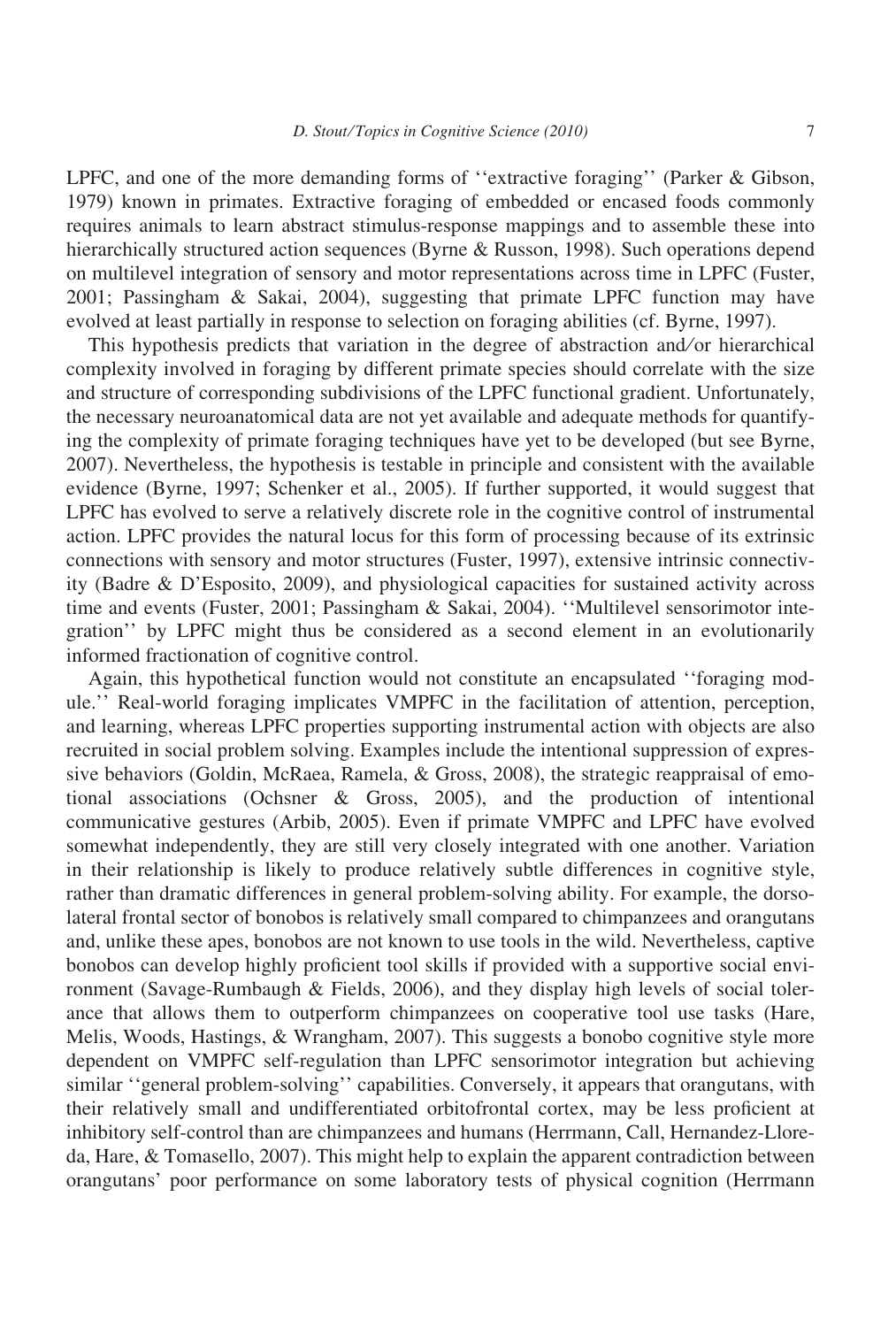et al., 2007) and their demonstrated facility with physical problem solving (e.g., Russon et al., 2008) in the wild, where conditions may be more suitable to the expression of an evolved LPFC-dominant cognitive ''style.''

## 3.2. Human evolution

Comparative evidence provides insight into the deep evolutionary origins of human cognition, but it cannot reveal details of the timing and context of more recent developments. Such evidence comes instead from the physical remains comprising the human paleontological and archeological records. Paleoneurological investigation of hominin cranial remains provides direct, if limited, evidence of brain evolution, whereas archeology provides evidence of past behavior.

#### 3.2.1. Paleoneurology

Hominin cranial fossils preserve evidence of (a) overall brain size, (b) cerebral asymmetry, and (c) cortical sulcal patterns that leave impressions on the endocranial surface. As reported by Holloway, Broadfield, and Yuan (2004), currently available fossils suggest three major stages of hominin brain evolution. Stage 1, from approximately 3.5–2.0 million years ago (mya), consists of brain reorganization without substantial expansion and includes the relative expansion of posterior parietal association cortex at the expense of occipital visual cortex. This reorganization may have been an important precondition (Stout & Chaminade, 2007) for the emergence of stone tool making by 2.6 mya (Semaw et al., 2003). Stage 2, from 2.0 to 0.5 mya, begins with a sudden increase in brain size (500–750 ml) associated with the appearance of *Homo habilis*, followed by more gradual expansion (800–1,000 ml) related to body size increases in *Homo erectus. Homo habilis* also sees the first appearance of modern-human-like cerebral asymmetries, including enlargement of the Broca's cap region of left LPFC. Stage 3, from 0.5 to 0.02 mya, consists of a rapid but continuous increase in brain size  $(1,000 \text{ to } 1,500 \pm 200 \text{ ml})$  without associated changes in body size. Finally, over the past 15,000 years, decreasing body size has brought human mean brain size down to around 1,400 ml.

Aside from enlargement of Broca's cap in Homo habilis, evidence of frontal lobe size and organization from paleoneurology is limited. The fact that modern human frontal lobes are no bigger than expected for an ape brain of comparable size (Semendeferi et al., 2002) strongly suggests that this was also the case for ancestral hominins; however, much less can be said about the volume of specific regions of prefrontal cortex. There is some suggestion that Stage 1 involved a change in prefrontal lobe shape (Falk et al., 2000), perhaps indicative of functional reorganization, but this remains a tentative assessment (Holloway et al., 2004). The functional implications of an enlarged Broca's cap in Stage 2 are also unclear, they but might suggest adaptations for language, gesture (Arbib, 2005), and/or instrumental action with objects (Stout & Chaminade, 2009). Paleoneurology thus provides invaluable evidence for broad patterns in hominin brain expansion, but it leaves many details about the evolution of particular systems and abilities unanswered. To some extent, these gaps may be filled through consideration of behavioral evidence from the archeological record.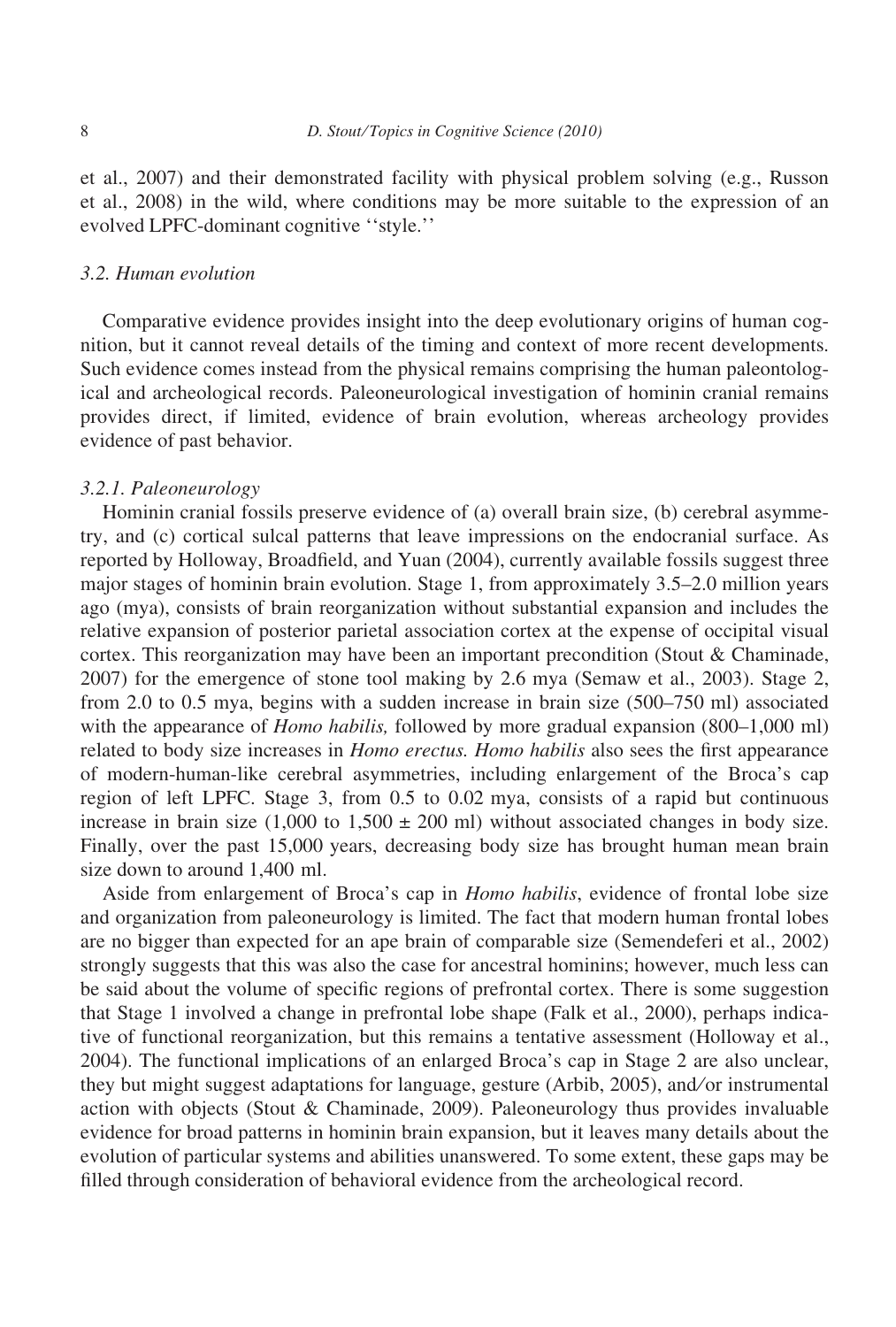#### 3.2.2. Archeology

The archeological record of human evolution is dominated by durable stone artifacts that have survived to be recovered by modern researchers. Fortunately for us, these tools and the refuse from their production can provide a surprisingly detailed record of individual actions and goal-directed sequences (e.g., Delagnes & Roche, 2005) going back as much as 2.6 million years. Somewhat less fortunately, there is no generally accepted method for inferring the cognitive processes underlying these reconstructed behaviors (Wynn, 2009), and widely divergent interpretations of the same evidence persist (e.g., Mithen, 1996; Noble & Davidson, 1996; Read & van der Leeuw, 2008; Wynn, 2002; Wynn & Coolidge, 2004). One response has been to develop an additional empirical basis for interpretation by using functional brain imaging to identify the neural correlates of particular Paleolithic technologies (Stout & Chaminade, 2007, 2009; Stout, Toth, Schick, & Chaminade, 2008; Stout, Toth, Schick, Stout, & Hutchins, 2000).

At first glance, the cognitive and behavioral complexity of Paleolithic tool production is easily underestimated. For example, the earliest known (Oldowan) stone tools consist of nothing more than sharp stone flakes struck from river cobbles (Semaw, 2006; Toth, 1985). However, even this simple technology requires substantial visuomotor coordination that must be developed through practice. Typically, flakes are produced by striking a cobble ''core'' held in one hand with a ''hammerstone'' held in the other. This requires visual evaluation of core morphology (e.g., edge angles, location of convexities and concavities) in order to select appropriate targets for percussion, as well as precise bimanual coordination to deliver highly forceful blows to small targets on the core. When these aspects of Oldowan skill are underdeveloped, as in trained apes or humans with insufficient experience, the products are diagnostically different from those found in the early archeological record (Stout & Chaminade, 2007; Toth, Schick, & Semaw, 2006).

In keeping with these behavioral observations, functional imaging studies indicate that proficient Oldowan flaking is especially reliant on posterior parietal mechanisms for object perception and bodily awareness and on ventral premotor control of manual prehension (Stout & Chaminade, 2007; Stout et al., 2008). This includes activation of portions of dorsal intraparietal sulcus that comprise a phylogenetically new functional area in humans, with novel response properties to central visual field stimuli and three-dimensional forms that are absent in monkeys (Orban et al., 2006). This leads to the conjecture that the emergence of Oldowan technology at 2.6 mya may have been enabled at least in part by the expansion of posterior parietal cortex in Holloway's Stage 1. In contrast, imaging results do not indicate any exceptional demands of Oldowan flaking on PFC.

This likely reflects the fact that Oldowan action sequences are relatively simple and can be fully accounted for in terms of the following: (a) responsiveness to current core configurations and (b) a simple (Markovian) chaining together of flake removals in which the location of the next removal is determined from the previous one according to a simple rule (e.g., vertically adjacent, horizontally adjacent, alternate face) (cf. Delagnes & Roche, 2005; Wynn & McGrew, 1989). This suggests that the need for control processes like task shifting or the updating of working memory representations should be quite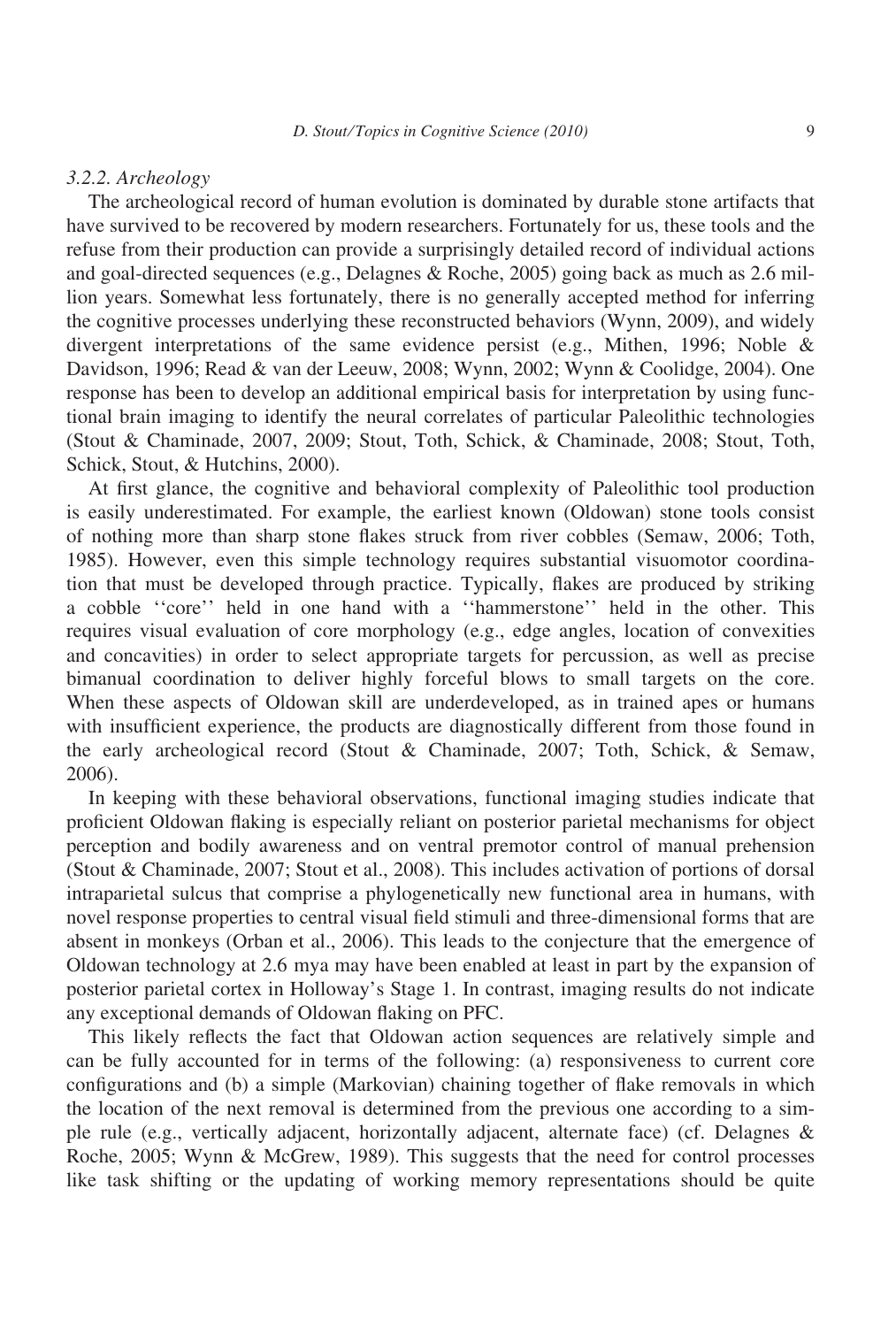limited. Unfortunately, such interpretations are difficult to test given the lack of welldefined behavioral or neural criteria for identifying the recruitment of these putative cognitive functions. Alternatively, one might characterize Oldowan flaking as involving action selection based on sensory information and immediate context without the need to consider more temporally extended contingencies relating to past behaviors or ongoing subgoals. This assessment implicates the ''sensory'' and ''contextual'' levels of processing specified in the PFC model of Koechlin and Summerfield (2007), and it is in close agreement with the experimentally observed activations in motor (Brodmann area [BA] 4) and premotor (border between BA 6 and 44) cortex as well as the absence of activation in PFC.

Both interpretations support earlier characterizations (Bril & Roux, 2005; Wynn & McGrew, 1989) suggesting that Oldowan flaking does not directly implicate cognitive control demands beyond those seen in ape extractive foraging (e.g., Byrne & Russon, 1998). However, Oldowan flaking and ape foraging both exist in a broader behavioral context. For Oldowan and later stone technologies, this minimally includes the initial selection and transport of raw materials (Stout, Quade, Semaw, Rogers, & Levin, 2005), the effective use of tools after production (Schick & Toth, 2006), and the prior acquisition of relevant technological skills and knowledge (Stout, 2005). The details and cognitive implications of this broader context are not well known, but skill acquisition stands out as a key issue.

Available evidence indicates that it takes more than a few hours of practice to master even simple Oldowan flake production. Although novice flakers rapidly learn to identify and select appropriate targets (Stout & Chaminade, 2007), it takes much longer to develop the bodily techniques needed to reliably deliver forceful and accurate blows (Stout et al., 2008). Such skill acquisition requires the discovery of appropriate techniques through behavioral experimentation (Ericsson, Krampe, & Tesch-Romer, 1993) with various different grips, postures, and angles of percussion, as well as with hammerstones of varying size, shape, and density. Discovery of optimal techniques can be facilitated by explicit instruction or imitation of an expert model, but it minimally requires focused attention, self-monitoring, and the inhibition of automatic reactions during repetitious practice (Ericsson et al., 1993; Rossano, 2003). The necessity of such practice implies additional demands on both VMPFC and LPFC to support the full range of Oldowan behavior.

Functional imaging studies have not yet addressed the next major technological development in human evolution: the appearance by  $\sim$ 1.7 mya (Roche et al., 2003) of intentionally shaped ''large cutting tools'' characteristic of the early Achuelean (Clark, 1994). The earliest Acheulean tools come in a variety of forms, including pointed, trihedral ''picks'' made from large cobbles and flatter, two-sided ''handaxes'' made by trimming the edges of very large (>15 cm) flakes produced from boulder cores. Both methods require a new level of hierarchical control over individual flake removals, which must be subordinated to the broader goal of shaping the piece. This might be expected to involve LPFC in the assembly of individual removals into a coherent action ''chunk'' (Koechlin & Jubault, 2006) and ⁄ or the management of increasingly abstract relations (Badre & D'Esposito, 2007) between individual flake removals and overall core shape. The latter could also be thought of as an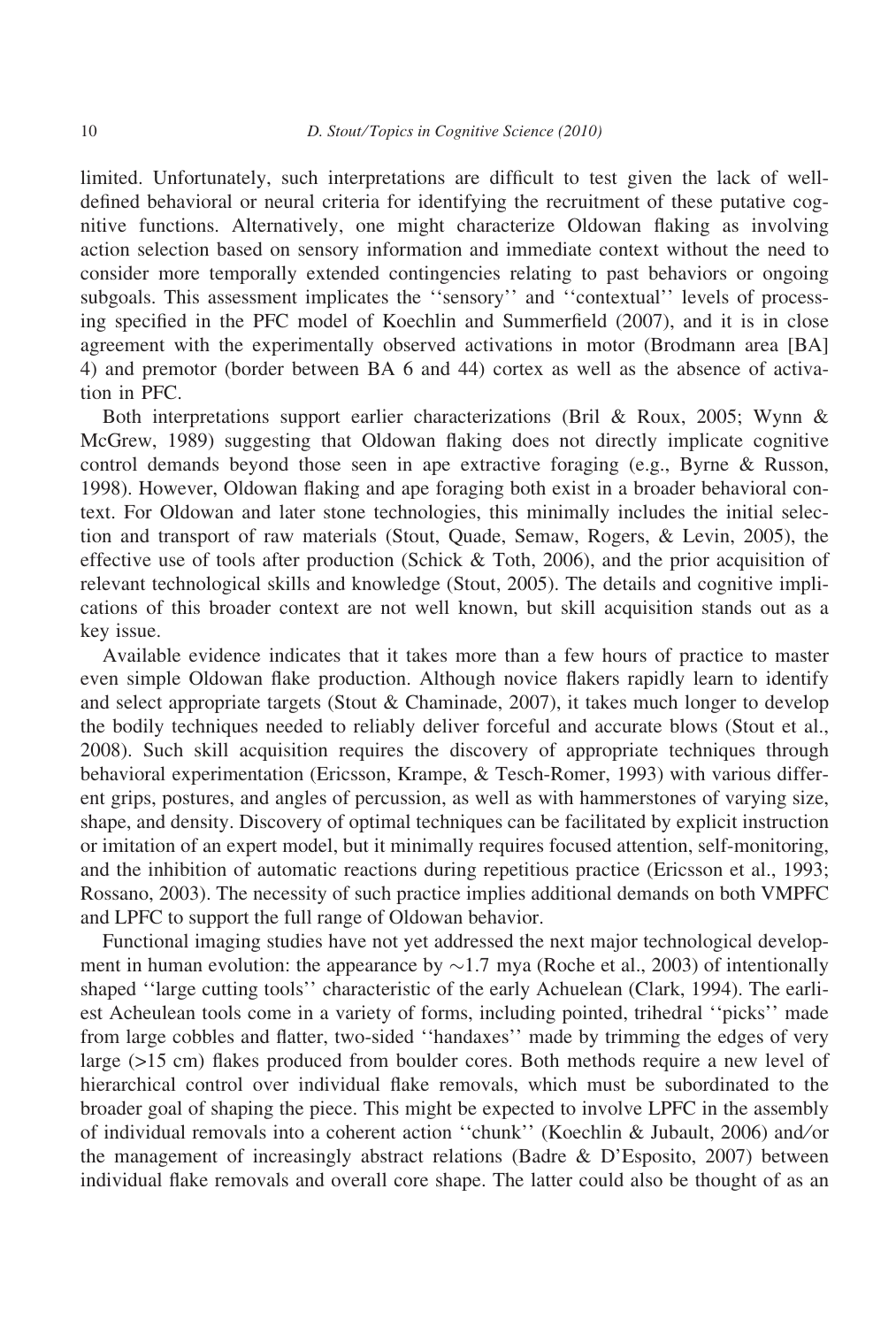increase in demands for the updating (sensu Miyake et al., 2000) or active use (Passingham & Sakai, 2004) of working memory representations. These intuitions make specific predictions regarding patterns of LPFC activation that should be testable in future research. It is also possible that the production of handaxes from large flakes produced in a previous technological operation implies an additional level of temporally extended ''episodic'' control (Koechlin & Summerfield, 2007). Unfortunately, this is likely to be much more difficult to test.

Brain activation data have recently become available for later Acheulean tool making, and they do provide evidence of associated LPFC activation (Stout et al., 2008). Later Acheulean handaxes, clearly present by  $\sim 0.5$  mya (e.g., Roberts & Parfitt, 1999), are much more refined than earlier examples, with sharper, more regular edges and a thinner crosssection. Such characteristics are very difficult to produce and clearly reflect intentional effort on the part of tool-makers (Edwards, 2001). There is some debate over the cognitive and/or functional implications of the symmetry seen in these forms (Machin, Hosfield,  $\&$ Mithen, 2007; Wynn, 2002 and comments); however, it is the thinning of the cross-section that seems to present the greatest challenge for modern knappers (Winton, 2005). Thinning requires tool makers to strike very long flakes traveling more than halfway across the core surface. This in turn requires the careful preparation of edges and surfaces (platform preparation) through abrasion and/or micro-flaking before flake removal. Such platform preparation introduces a new subroutine into tool production, further increasing its hierarchical complexity and likely implicating additional demands for task shifting and inhibition of common actions that are inappropriate in a specific context. As expected for this level of hierarchical processing (Koechlin & Jubault, 2006), later Acheulean handaxe making is associated with activation of right BA 45 (i.e., the right homolog of anterior Broca's area).

Although this brief review merely brushes the surface of the Paleolithic archaeological record, it is clear that technological changes over the past 2.6 million years provide evidence of increasing demands for cognitive control. These changes are consistent with a gradual evolution of LPFC function, although the role of technological change as cause, consequence, or indirect correlate of cognitive change remains unclear. Implications for VMPFC are less clear but should not be underestimated. Levels of tool-making performance evident by later Acheulean times are achieved by modern practitioners only after hundreds of hours of practice, and they are clearly indicative of well-developed capacities for self-regulation. Although perhaps not decisive, the expression of such skills strongly suggests learning facilitated by the instruction and ⁄ or imitation of an expert model (Stout, 2005). For example, independent rediscovery of effective later Achuelean thinning techniques can take years (Callahan, 1979) if it ever happens at all. Increasingly skilled technical performance in prehistory thus provides strong evidence of multilevel sensorimotor integration and somewhat weaker evidence of the social (Stout, 2005) and cognitive (Rossano, 2003) skills needed to establish, maintain, and learn from interactions with expert models. LPFC and VMPFC may make dissociable contributions to human cognitive control, but it appears to be their synergistic interaction that enables the complexity of modern human cognition and culture.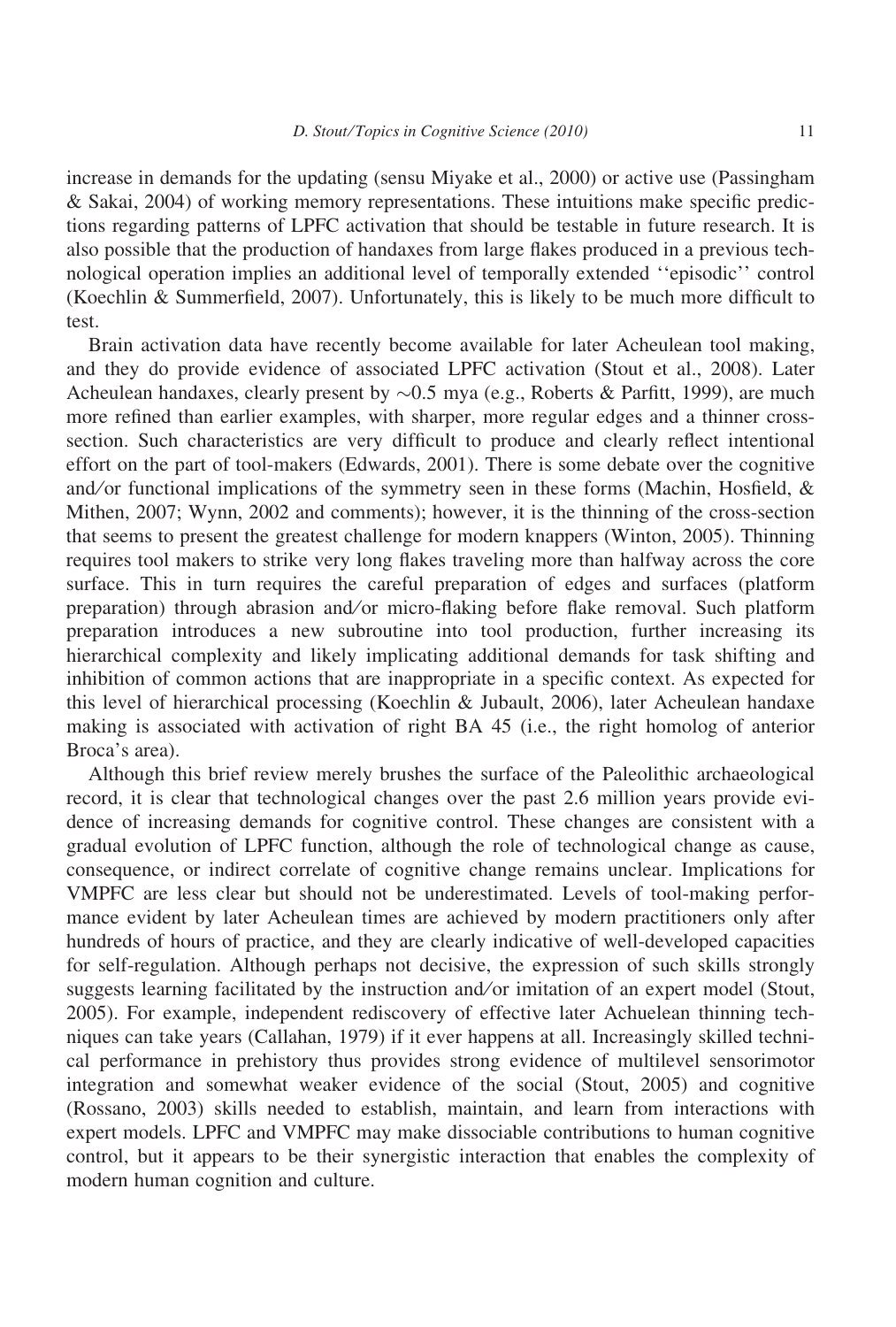# 4. Conclusion

Neuropsychological, neuroscientific, and evolutionary evidence all point to a fundamental distinction between the roles of LPFC and VMPFC in cognitive control. There may be additional distinctions to be made, for example, between dorsal and ventral LPFC (Passingham, Toni, & Rushworth, 2000), but this broad division seems a safe place to start. LPFC and VMPFC work together quite closely to produce flexible behavior across a wide array of social and ecological domains, but comparative evidence nevertheless indicates that they can evolve independently. This may give rise to distinctive cognitive styles in different species, for example, in the more socially mediated problem solving of bonobos versus chimpanzees (Hare et al., 2007) or the more action-oriented physical problem solving of orangutans.

Human evolution specifically appears to have produced coordinated enlargement of LPFC and VMPFC (Schenker et al., 2005), and distinctively human behavioral capacities are clearly supported by contributions from both. Human technological performance, for example, requires hierarchical action organization and the management of abstract environmental relations by LPFC but also self-regulation by VMPFC to enable deliberate practice in a social context. Similarly, human social problem solving requires cognitive control of overt communicative gestures as well as covert mentalizing and emotional regulation. These interactions suggest that evolutionary changes in one aspect of cognitive control could quite easily produce a new cognitive niche favoring evolution of the other, much as proposed by classic models of biocultural feedback in human evolution (Holloway, 1967; Washburn, 1960). It remains to be seen whether it will be possible to identify an ''initial kick,'' such as enhanced social tolerance (Hare & Tomasello, 2005) or sensorimotor control (Bril & Roux, 2005), that began this generative process.

#### Acknowledgments

This work was supported in part by the Commission of the European Communities Research Directorate-General Specific Targeted Project number 029065, ''Hand to Mouth: A framework for understanding the archaeological and fossil records of human cognitive evolution.''

#### **References**

- Arbib, M. A. (2005). From monkey-like action recognition to human language: An evolutionary framework for neurolinguistics. Behavioral and Brain Sciences, 28, 105–124.
- Ardila, A. (2008). On the evolutionary orgins of executive functions. Brain and Cognition, 68, 92–99.
- Baddeley, A. (1986). Working memory. New York: Oxford University Press.
- Baddeley, A. (1996). Exploring the central executive. Quarterly Journal of Experimental Psychology: Section A, 49(1), 5–28.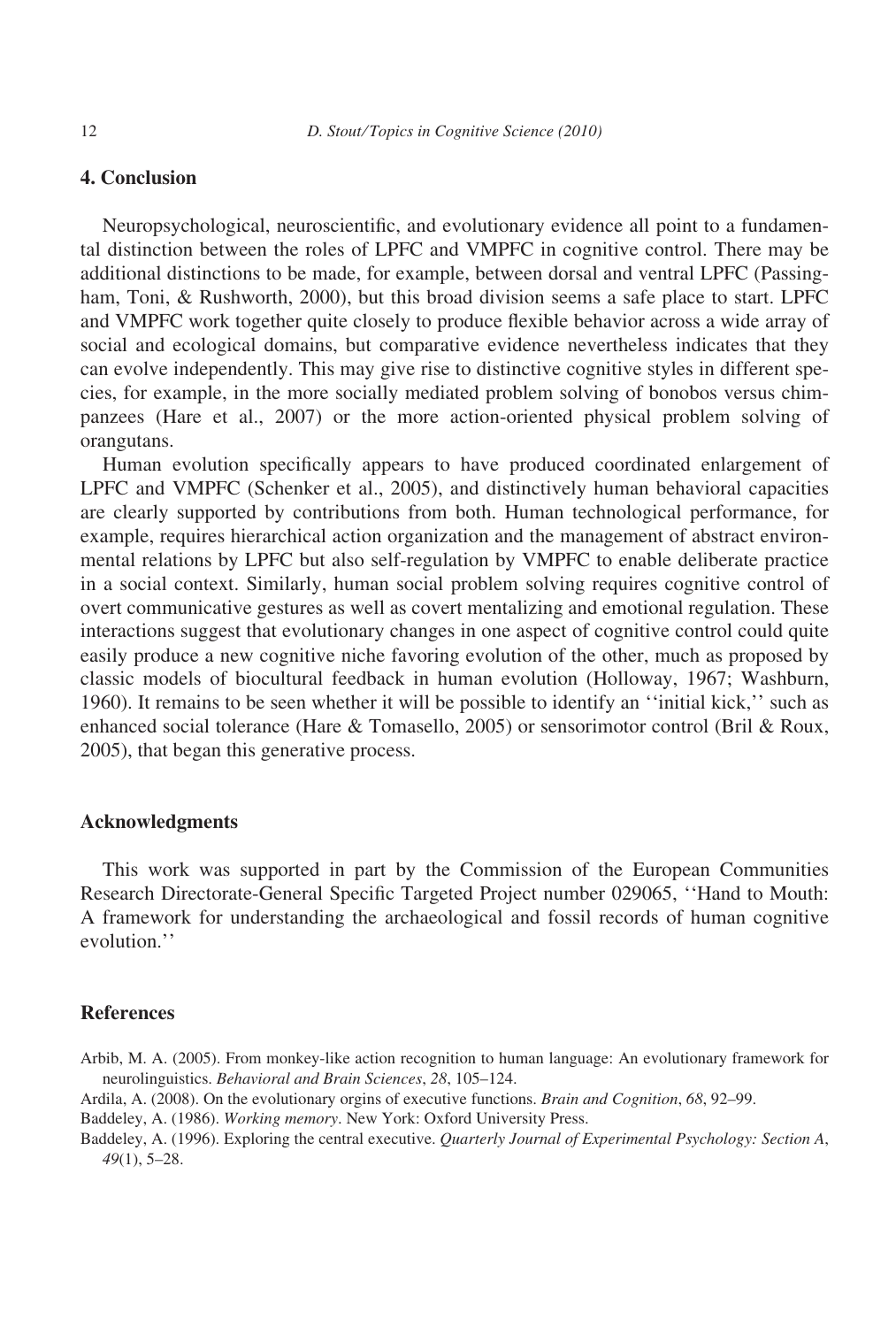- Baddeley, A. (2003). Working memory: Looking back and looking forward. Nature Reviews. Neuroscience, 4(10), 829–839.
- Badre, D. (2008). Cognitive control, hierarchy, and the rostro-caudal organization of the frontal lobes. Trends in Cognitive Sciences, 12(5), 193–200.
- Badre, D., & D'Esposito, M. (2007). Functional magnetic resonance imaging evidence for a hierarchical organization of the prefrontal cortex. Journal of Cognitive Neuroscience, 19(12), 2082–2099.
- Badre, D., & D'Esposito, M. (2009). Is the rostro-caudal axis of the frontal lobe hierarchical? Nature Reviews. Neuroscience, 10(9), 659–669.
- Barkley, R. A. (2001). The executive functions and self-regulation: An evolutionary neuropsychological perspective. Neuropsychology Review, 11(1), 1–29.
- Barton, R. A. (1998). Visual specialization and brain evolution in primates. Proceedings of the Royal Society of London. Series B: Biological Sciences, 265(1409), 1933–1937.
- Bechara, A., Damasio, H., & Damasio, A. R. (2000). Emotion, decision making and the orbitofrontal cortex. Cerebral Cortex, 10(3), 295–307.
- Boring, E. G. (1923). Intelligence as the tests test it. The New Republic, 35–37.
- Bril, B., & Roux, V. (2005). Synthesis and speculations. In V. Roux & B. Bril (Eds.), Stone knapping: The necessary conditions for a uniquely hominin behaviour (pp. 353–355). Cambridge, England: McDonald Institute for Archaeological Research.
- Brothers, L. (1990). The social brain: A project for integrating primate behavior and neurophysiology in a new domain. Concepts in Neuroscience, 1, 27–51.
- Byrne, R. (1995). The thinking ape: Evolutionary origins of intelligence. Oxford, England: Oxford University Press.
- Byrne, R. (1997). The technical intelligence hypothesis: An additional evolutionary stimulus to intelligence? In A. Whiten & R. Byrne (Eds.), Machiavellian intelligence II: Extensions and evaluations (pp. 289–311). Cambridge, England: Cambridge University Press.
- Byrne, R. (2007). Culture in great apes: Using intricate complexity in feeding skills to trace the evolutionary origin of human technical prowess. Philosophical Transactions of the Royal Society of London B, 362, 577–585.
- Byrne, R., & Bates, L. (2007). Sociality, evolution and cognition. Current Biology, 17, R714–R723.
- Byrne, R., & Russon, A. E. (1998). Learning by imitation: A hierarchical approach. Behavioral and Brain Sciences, 21, 667–721.
- Byrne, R., & Whiten, A. (Eds.) (1988). Machiavellian intelligence: Social expertise and the evolution of intellect in monkeys, apes, and humans. Oxford, England: Oxford University Press.
- Callahan, E. (1979). The basics of biface knapping in the Eastern Fluted Point Tradition: A manual for flintknappers and lithic analysts. Archaeology of Eastern North America, 7(1), 1-172.
- Christoff, K., & Gabrieli, J. D. E. (2000). The frontopolar cortex and human cognition: Evidence for a rostrocaudal hierarchical organization within the human prefrontal cortex. *Psychobiology*, 28(2), 168–186.
- Clark, J. D. (1994). The Acheulian industrial complex in Africa and elsewhere. In R. S. Corruccini & R. L. Ciochon (Eds.), Integrative paths to the past: Paleoanthropological advances in honor of F. Clark Howell (Vol. 2, pp. 451–469). Englewood Cliffs, NJ: Prentice Hall.
- Clutton-Brock, T. H., & Harvey, P. H. (1980). Primates, brains and ecology. Journal of Zoology, 190, 309–323.
- Collette, F., Linden, M. V., Laureys, S., Delfiore, G., Degueldre, C., Luxen, A. and Salmon, E. (2005). Exploring the unity and diversity of the neural substrates of executive functioning. Human Brain Mapping, 25, 409– 423.
- Cunningham, W. A., Johnson, M. K., Raye, C. L., Gatenby, J. C., Gore, J. C., & Banaji, M. R. (2004). Separable neural components in the processing of black and white faces. Psychological Science, 15(12), 806–813.
- Damasio, A. R. (1994). Descartes' error: Emotion, reason, and the human brain. New York: G. P. Putnam's Sons.
- Darwin, C. (1958). On the origin of species. New York: The New American Library of World Literature.
- Delagnes, A., & Roche, H. (2005). Late Pliocene hominid knapping skills: The case of Lokalalei 2C, West Turkana, Kenya. Journal of Human Evolution, 48(5), 435–472.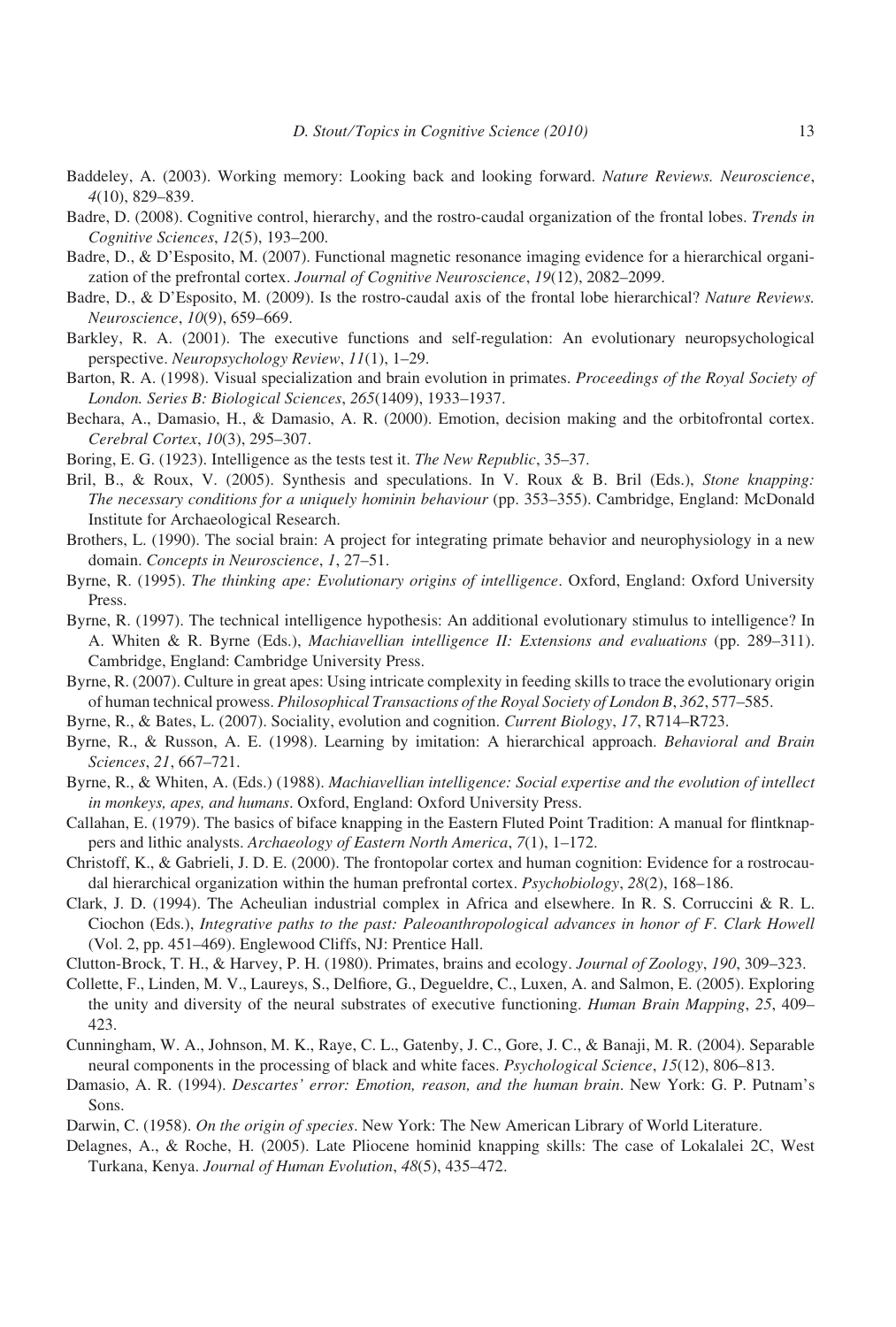Dunbar, R. I. M., & Shultz, S. (2007). Evolution in the social brain. Science, 317(5843), 1344–1347.

- Edwards, S. W. (2001). A modern knapper's assessment of the technical skills of the Late Acheulean biface workers at Kalambo Falls. In J. D. Clark (Ed.), Kalambo Falls prehistoric site, volume 3: The earlier cultures: Middle and earlier stone age (pp. 605–611). Cambridge, England: Cambridge University Press.
- Emery, N. J., & Clayton, N. S. (2004). The mentality of crows: Convergent evolution of intelligence in corvids and apes. Science, 306(5703), 1903–1907.
- Emery, N. J., Seed, A. M., von Bayern, A. M. P., & Clayton, N. S. (2007). Cognitive adaptations of social bonding in birds. Philosophical Transactions of the Royal Society B: Biological Sciences, 362(1480), 489–505.
- Ericsson, K. A., Krampe, R. T., & Tesch-Romer, C. (1993). The role of deliberate practice in the acquisition of expert performance. Psychological Review, 100(3), 363–406.
- Falk, D., Redmond, J. C., Guyer, J., Conroy, G. C., Recheis, W., Weber, G. W. et al. (2000). Early hominid evolution: A new look at some old endocasts. Journal of Human Evolution, 38, 695–717.
- Frith, C. D. (2007). The social brain? *Philosophical Transactions of the Royal Society of London B*, 362(1480), 671–678.
- Fuster, J. (1997). The prefrontal cortex: Anatomy, physiology, and neuropsychology of the frontal lobe. New York: Raven.
- Fuster, J. (2001). The prefrontal cortex an update: Time is of the essence. Neuron, 30, 319–333.
- Gilbert, S. J., Spengler, S., Simons, J. S., Frith, C. D., & Burgess, P. W. (2006). Differential functions of lateral and medial rostral prefrontal cortex (area 10) revealed by brain-behavior associations. Cerebral Cortex, 16(12), 1783–1789.
- Goldin, P. R., McRaea, K., Ramela, W., & Gross, J. J. (2008). The neural bases of emotion regulation: Reappraisal and suppression of negative emotion. Biological Psychiatry, 63(6), 577–586.
- Hamann, S. (2001). Cognitive and neural mechanisms of emotional memory. Trends in Cognitive Sciences, 5(9), 394–400.
- Hare, B., Melis, A. P., Woods, V., Hastings, S., & Wrangham, R. (2007). Tolerance allows bonobos to outperform chimpanzees on a cooperative task. Current Biology, 17(7), 619–623.
- Hare, B., & Tomasello, M. (2005). Human-like social skills in dogs? Trends in Cognitive Science, 9(9), 439-444.
- Hauser, M. D., Chomsky, N., & Fitch, W. T. (2002). The faculty of language: What is it, who has it and how did it evolve? Science, 298, 1569–1579.
- Herrmann, E., Call, J., Hernandez-Lloreda, M. V., Hare, B., & Tomasello, M. (2007). Humans have evolved specialized skills of social cognition: The cultural intelligence hypothesis. Science, 317(5843), 1360–1366.
- Hirstein, W., & Ramachandran, V. S. (1997). Capgras syndrome: A novel probe for understanding the neural representation of the identity and familiarity of persons. Proceedings of the Royal Society of London. Series B: Biological Sciences, 264(1380), 437–444.
- Holloway, R. L. (1967). The evolution of the human brain: Some notes toward a synthesis between neural structure and the evolution of complex behavior. General Systems, 12, 3–19.
- Holloway, R. L., Broadfield, D., & Yuan, M. (2004). The human fossil record, volume 3, brain endocasts–the paleoneurological evidence. Hoboken, NJ: Wiley-Liss.
- Humphrey, N. K. (1976). The social function of intellect. In P. P. G. Bateson & R. A. Hinde (Eds.), Growing points in ethology (pp. 303–317). Cambridge, England: Cambridge University Press.
- Koechlin, E., & Jubault, T. (2006). Broca's area and the hierarchical organization of human behavior. Neuron, 50(6), 963–974.
- Koechlin, E., & Summerfield, C. (2007). An information theoretical approach to prefrontal function. Trends in Cognitive Sciences, 11(6), 229–235.
- Krützen, M., Mann, J., Heithaus, M. R., Connor, R. C., Bejder, L., & Sherwin, W. B. (2005). Cultural transmission of tool use in bottlenose dolphins. Proceedings of the National Academy of Sciences of the United States of America, 102(25), 8939–8943.
- Lefebvre, L., Reader, S. M., & Sol, D. (2004). Brains, innovations and evolution in birds and primates. Brain, Behavior and Evolution, 63(4), 233–246.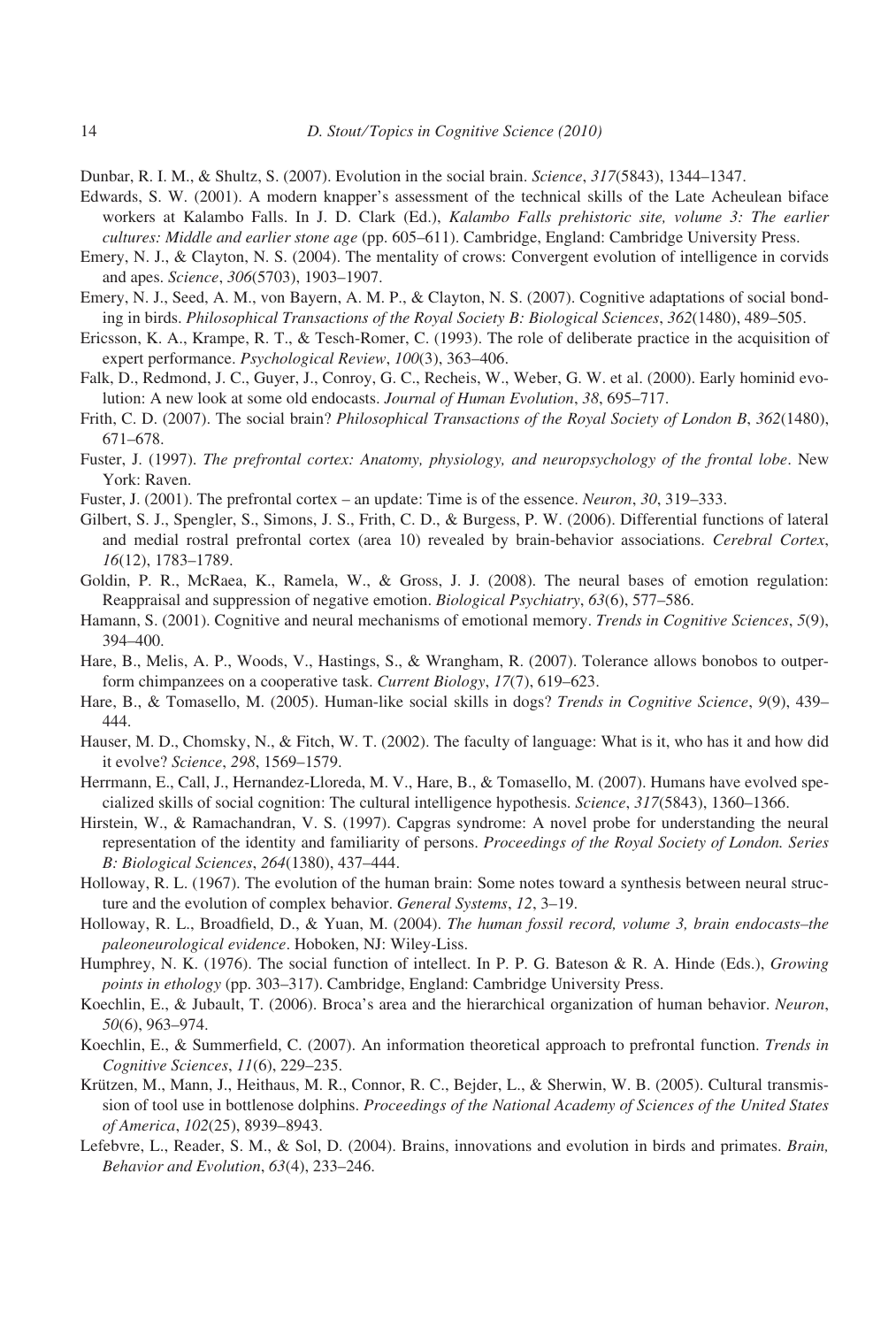- Machin, A. J., Hosfield, R. T., & Mithen, S. J. (2007). Why are some handaxes symmetrical? Testing the influence of handaxe morphology on butchery effectiveness. Journal of Archaeological Science, 34, 883–893.
- Marino, L. (2002). Convergence of complex cognitive abilities in cetaceans and primates. *Brain, Behavior and* Evolution, 59(1–2), 21–32.
- Marzke, M. (2005). Who made stone tools? In V. Roux & B. Bril (Eds.), Stone knapping: The necessary conditions for a uniquely hominin behaviour (pp. 243-256). Cambridge, England: McDonald Institute for Archaeological Research.
- Mesulam, M. M. (1998). From sensation to cognition. Brain, 121(6), 1013.
- Miller, E. K., & Cohen, J. D. (2001). An integrative theory of prefrontal cortex function. Annual Review of Neuroscience, 24(1), 167–202.
- Milner, A. D., & Goodale, M. A. (1995). The visual brain in action. Oxford, England: Oxford University Press.
- Milton, K. (1988). Foraging behaviour and the evolution of primate intelligence. In R. Byrne & A. Whiten (Eds.), Machiavellian intelligence: Social expertise and the evolution of intellect in monkeys, apes, and humans (pp. 285–306). Oxford, England: Oxford University Press.
- Mithen, S. (1996). The prehistory of the mind: The cognitive origins of art, religion and science. London: Thames and Hudson Ltd.
- Miyake, A., Friedman, N. P., Emerson, M. J., Witzki, A. H., Howerter, A., & Wager, T. D. (2000). The unity and diversity of executive functions and their contributions to complex ''frontal lobe'' tasks: A latent variable analysis. Cognitive Psychology, 41, 49-100.
- Noble, W., & Davidson, I. (1996). Human evolution, language and mind. Cambridge, England: Cambridge University Press.
- Norman, D. A., & Shallice, T. (1980). Attention to action: Willed and automatic control of behavior. University of California at San Diego, CHIP Report 99.
- Ochsner, K. N., & Gross, J. J. (2005). The cognitive control of emotion. Trends in Cognitive Science, 9(5), 242– 249.
- Ochsner, K. N., Knierim, K., Ludlow, D. H., Hanelin, J., Ramachandran, T., Glover, G. et al. (2004). Reflecting upon Feelings: An fMRI Study of Neural Systems Supporting the Attribution of Emotion to Self and Other. Journal of Cognitive Neuroscience, 16(10), 1746–1772.
- Öngür, D., Ferry, A. T., & Price, J. L. (2003). Architectonic subdivision of the human orbital and medial prefrontal cortex. The Journal of Comparative Neurology, 460(3), 425–449.
- Orban, G. A., Claeys, K., Nelissen, K., Smans, R., Sunaert, S., Todd, J. T. et al. (2006). Mapping the parietal cortex of human and non-human primates. Neuropsychologia, 44, 2647–2667.
- Parker, S. T., & Gibson, K. R. (1979). A developmental model for the evolution of language and intelligence in early hominids. The Behavioral and Brain Sciences, 2, 367–408.
- Passingham, R. E., & Sakai, K. (2004). The prefrontal cortex and working memory: Physiology and brain imaging. Current Opinion in Neurobiology, 14, 163–168.
- Passingham, R. E., Toni, I., & Rushworth, M. F. S. (2000). Specialisation within the prefrontal cortex: The ventral prefrontal cortex and associative learning. Experimental Brain Research, 133, 103–113.
- Petrides, M. (2005). The rostral-caudal axis of cognitive control within lateral frontal cortex. In S. Dehaene, J.-R. Duhamel, M. D. Hauser, & G. Rizzolatti (Eds.), From monkey brain to human brain: A Fyssen Foundation symposium (pp. 293–314). Cambridge, MA: The MIT Press.
- Phelps, E. A., Ling, S., & Carrasco, M. (2006). Emotion facilitates perception and potentiates the perceptual benefits of attention. Psychological Science, 17(4), 292–299.
- Ramnani, N., & Owen, A. M. (2004). Anterior prefrontal cortex: Insights into function from anatomy and neuroimaging. Nature Reviews Neuroscience, 5(3), 184–194.
- Read, D., & van der Leeuw, S. (2008). Biology is only part of the story. Philosophical Transactions of the Royal Society: Biological Sciences, 363(1499), 1959–1968.
- Reader, S., & Laland, K. (2002). Social intelligence, innovation and enhanced brain size in primates. Proceedings of the National Academy of Sciences, 99, 4436–4441.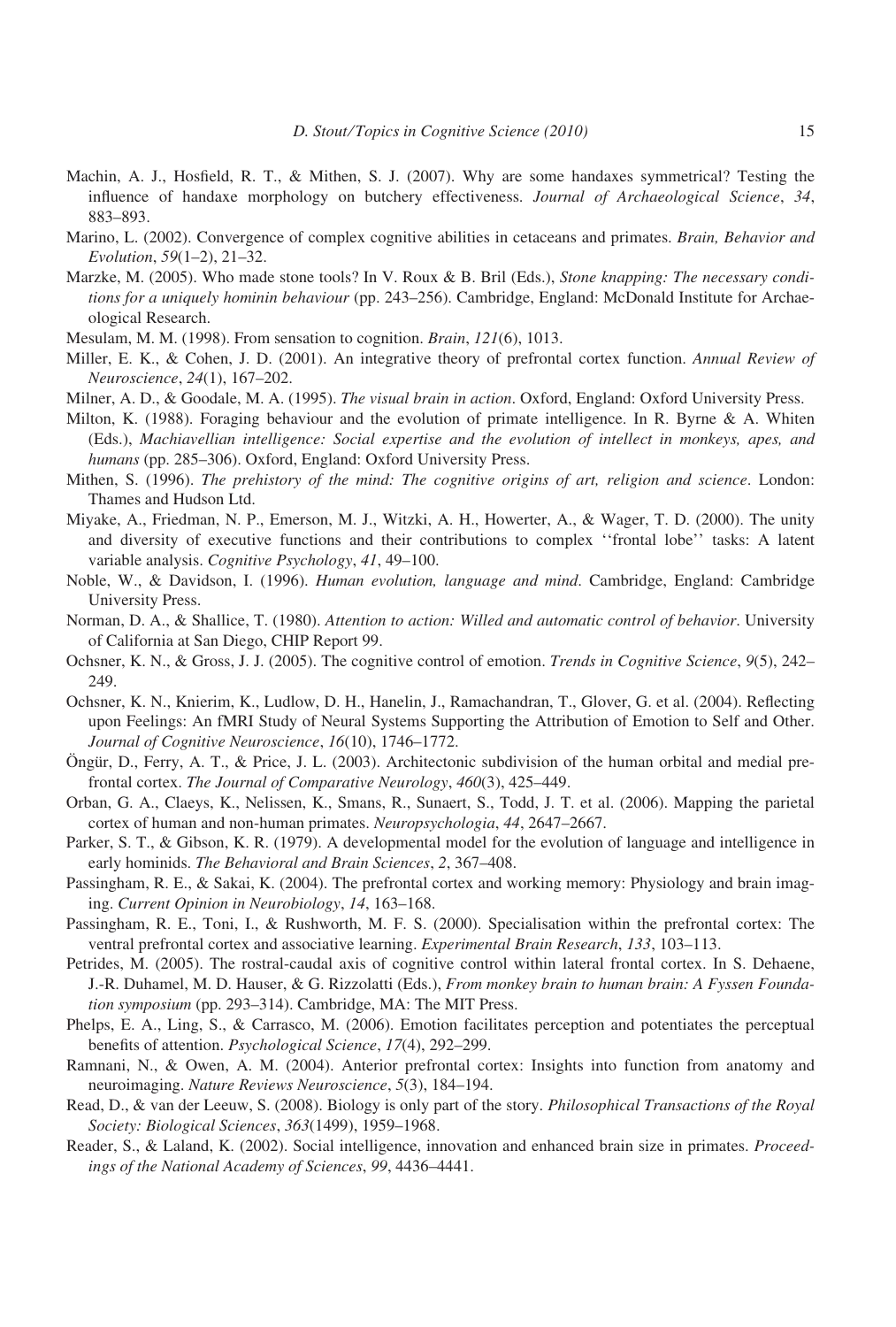- Rilling, J. K. (2006). Human and nonhuman primate brains: Are they allometrically scaled versions of the same design? Evolutionary Anthropology, 15, 65–77.
- Roberts, M. B., & Parfitt, S. A. (1999). Boxgrove: A Middle Pleistocene hominid site at Eartham Quarry, Boxgrove, West Sussex. English Heritage Archaeological Report 17.
- Roche, H., Brugal, J.-P., Delagnes, A., Feibeld, C., Harmand, S., Kibunjia, M. et al. (2003). Les sites archéologiques plio-pléistocènes de la formation de Nachukui, Ouest-Turkana, Kenya : bilan synthétique 1997-2001. Comptes Rendus Palevol, 2(8), 663–673.
- Rossano, M. J. (2003). Expertise and the evolution of consciousness. Cognition, 89(3), 207–236.
- Roth, G., & Dicke, U. (2005). Evolution of the brain and intelligence. Trends in Cognitive Sciences, 9(5), 250– 257.
- Russon, A., van Schaik, C., Kuncoro, P., Ferisa, A., Handayani, D., & van Noordwijk, M. A. (2008). Innovation and intelligence in orangutans. In S. A. Wich, S. S. Utami Atmoko, T. M. Setia, & C. P. van Schaik (Eds.), Orangutans: Geographic variation in behavioral ecology and conservation (pp. 279–299). Oxford, England: Oxford University Press.
- Savage-Rumbaugh, S., & Fields, W. M. (2006). Rules and tools: Beyond anthropomorphism. In N. Toth & K. D. Schick (Eds.), The Oldowan: Case studies into the earliest stone age (pp. 223-241). Gosport, IN: Stone Age Institute Press.
- van Schaik, C. P., Deaner, R. O., & Merrill, M. Y. (1999). The conditions for tool use in primates: Implications for the evolution of material culture. Journal of Human Evolution, 36, 719–741.
- Schenker, N. M., Desgouttes, A.-M., & Semendeferi, K. (2005). Neural connectivity and cortical substrates of cognition in hominoids. Journal of Human Evolution, 49(5), 547–569.
- Schick, K. D., & Toth, N. (2006). An overview of the Oldowan Industrial Complex: The sites and the nature of the evidence. In N. Toth & K. D. Schick (Eds.), The Oldowan: Case studies into the earliest stone age (pp. 3–42). Gosport, IN: Stone Age Institute Press.
- Semaw, S. (2006). The oldest stone artifacts from Gona (2.6-2.5 Ma), Afar, Ethiopia: Implications for understanding the earliest stages of stone knapping. In N. Toth and K. Schick (Eds.), The Oldowan: Case studies into the earliest stone age (pp. 43–75). Gosport, IN: Stone Age Institute Press.
- Semaw, S., Roger, M. J., Quade, J., Renne, P. R., Butler, R. F., Dominguez-Rodrigo, M. et al. (2003). 2.6- -Million-year-old stone tools and associated bones from OGS-6 and OGS-7, Gona, Afar, Ethiopia. Journal of Human Evolution, 45, 169–177.
- Semendeferi, K., Armstrong, E., Schleicher, A., Zilles, K., & Hoesen, G. W. V. (1998). Limbic frontal cortex in Hominoids: A comparative study of Area 13. American Journal of Physical Anthropology, 106, 129–155.
- Semendeferi, K., Armstrong, E., Schleicher, A., Zilles, K., & Van Hoesen, G. W. (2001). Prefrontal cortex in humans and apes: A comparative study of area 10. American Journal of Physical Anthropology, 114, 224–241.
- Semendeferi, K., Lu, A., Schenker, N., & Damasio, H. (2002). Humans and great apes share a large frontal cortex. Nature Neuroscience, 5(3), 272–276.
- Shallice, T., Stuss, D. T., Picton, T. W., Alexander, M. P., & Gillingham, S. (2008). Mapping task switching in frontal cortex through neuropsychological group studies. Frontiers in Neuroscience, 2, 6.
- Stout, D. (2005). The social and cultural context of stone-knapping skill acquisition. In V. Roux & B. Bril (Eds.), Stone knapping: The necessary conditions for a uniquely hominin behaviour (pp. 331–340). Cambridge, England: McDonald Institute for Archaeological Research.
- Stout, D., & Chaminade, T. (2007). The evolutionary neuroscience of tool making. Neuropsychologia, 45, 1091–1100.
- Stout, D., & Chaminade, T. (2009). Making tools and making sense: Complex, intentional behaviour in human evolution. Cambridge Archaeological Journal, 19(1), 85–96.
- Stout, D., Quade, J., Semaw, S., Rogers, M., & Levin, N. (2005). Raw material selectivity of the earliest stone toolmakers at Gona, Afar, Ethiopia. Journal of Human Evolution, 48(4), 365–380.
- Stout, D., Toth, N., Schick, K. D., & Chaminade, T. (2008). Neural correlates of Early Stone Age tool-making: Technology, language and cognition in human evolution. Philosophical Transactions of the Royal Society of London B, 363, 1939–1949.